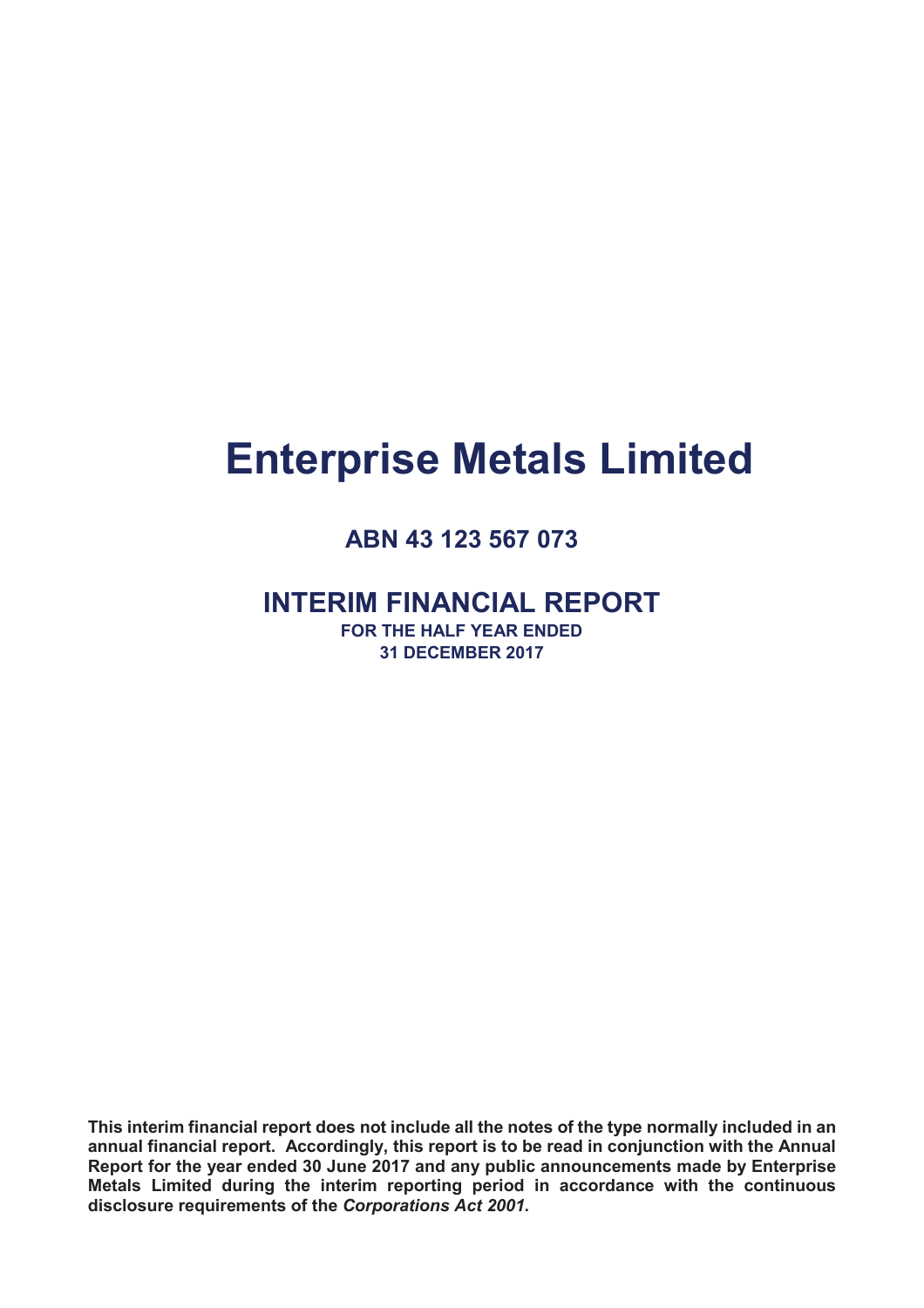# **ENTERPRISE METALS LIMITED 31 DECEMBER 2017**

# **Contents** Page

| <b>CORPORATE DIRECTORY</b>                                                        | 3  |
|-----------------------------------------------------------------------------------|----|
| <b>DIRECTORS' REPORT</b>                                                          | 4  |
| AUDITOR'S INDEPENDENCE DECLARATION                                                | 5  |
| CONSOLIDATED STATEMENT OF PROFIT OR LOSS AND OTHER<br><b>COMPREHENSIVE INCOME</b> | 6  |
| CONSOLIDATED STATEMENT OF FINANCIAL POSITION                                      | 7  |
| CONSOLIDATED STATEMENT OF CHANGES IN EQUITY                                       | 8  |
| <b>CONSOLIDATED STATEMENT OF CASH FLOWS</b>                                       | 9  |
| NOTES TO THE CONSOLIDATED FINANCIAL STATEMENTS                                    | 10 |
| DIRECTORS' DECLARATION                                                            | 14 |
| INDEPENDENT AUDITOR'S REVIEW REPORT TO THE MEMBERS                                | 15 |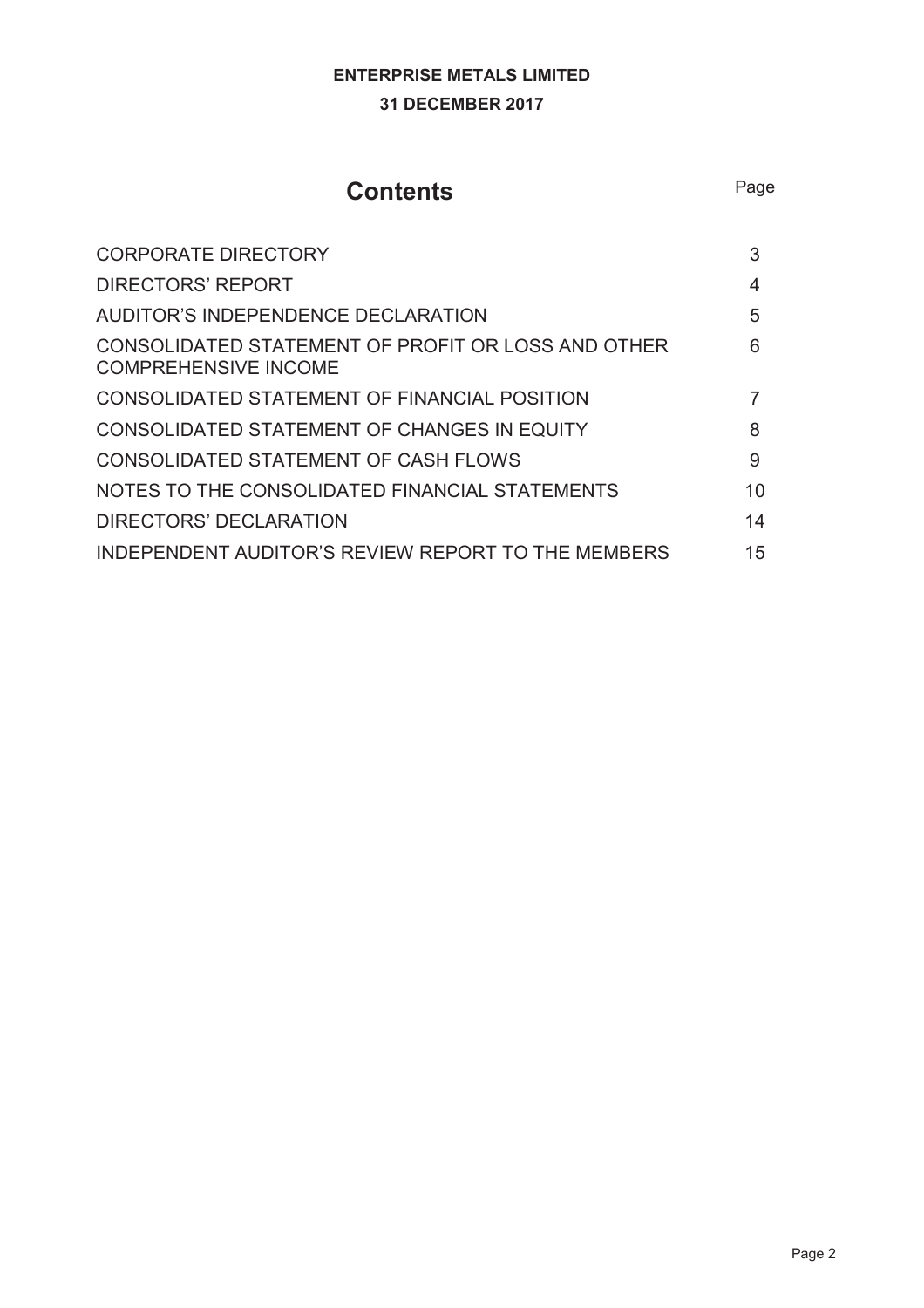#### **31 DECEMBER 2017**

#### **CORPORATE DIRECTORY**

#### **Directors**

Dr Allan Trench Mr Dermot Ryan Dr Zhijun He

Non-Executive Chairman Managing Director Non-Executive Director

# **Company Secretary**

Mr Patrick Holywell

#### **Principal registered office**

Suite 9 12-14 Thelma St Subiaco WA 6005 Telephone 08 9381 2808 Facsimile 08 9321 6084 Website: www.enterprisemetals.com.au email: info@enterprisemetals.com.au

#### **Auditor**

Grant Thornton Audit Pty Ltd Central Park Level 43 152 -158 St Georges Terrace Perth WA 6000 Telephone 08 9480 2000 Facsimile 08 9322 7787 Website: www.grantthornton.com.au Email: info.wa@au.gt.com

#### **Share Registry**

Computershare Registry Services Level 2, 45 St Georges Terrace Perth WA 6000

#### **Australian Securities Exchange**

ASX Code – ENT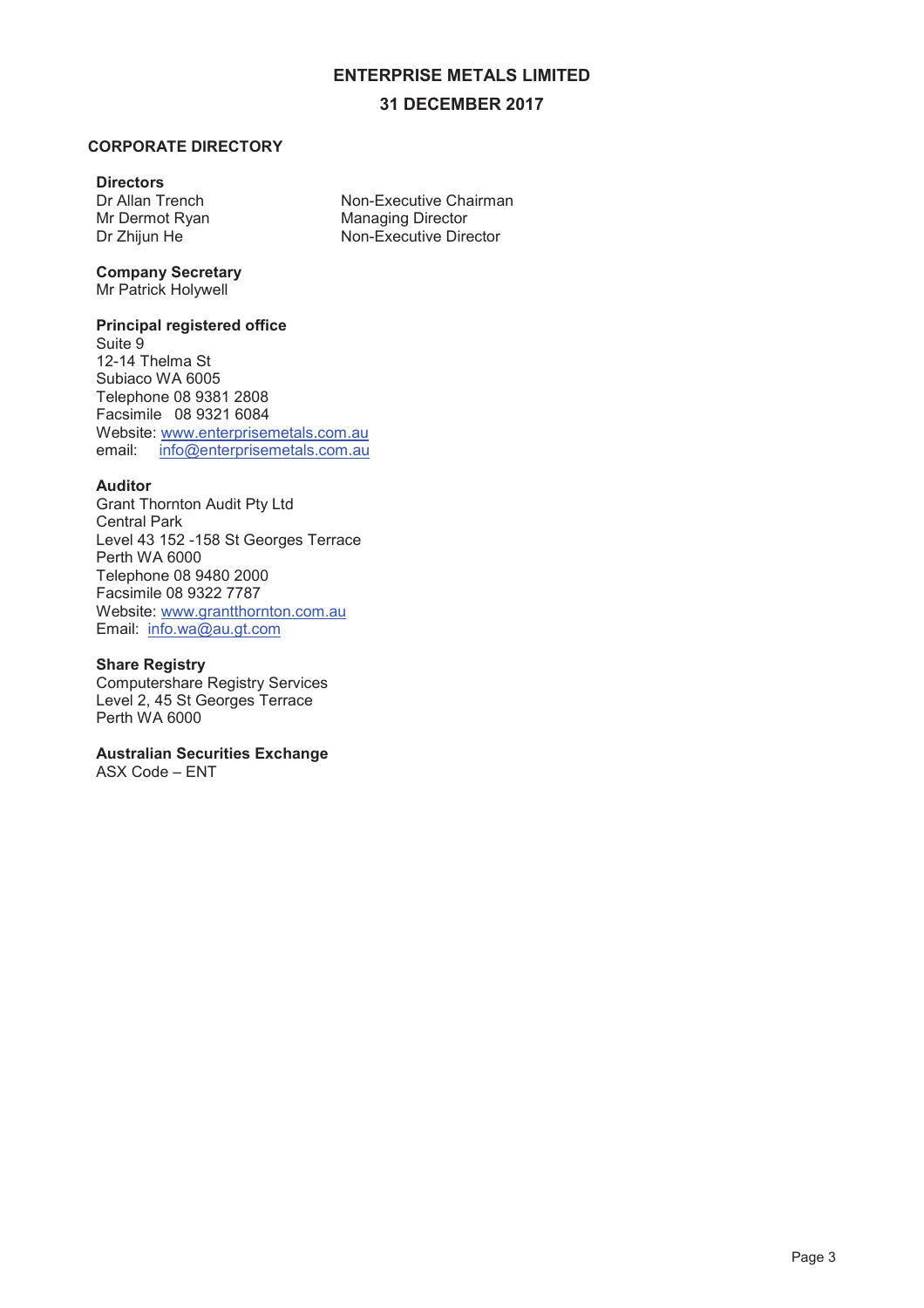#### **31 DECEMBER 2017**

#### **DIRECTORS' REPORT**

Your Directors submit their report on the consolidated entity consisting of Enterprise Metals Limited ("Enterprise" or the "Company") and the entities it controlled at the end of, or during, the half-year ended 31 December 2017

#### DIRECTORS

The names of the Directors who held office during or since the end of the half-year are: Dr Allan Trench Dermot Rvan Dr Zhijun He

#### **REVIEW AND RESULTS OF OPERATIONS**

A summary of consolidated revenues and results for the half-year is set out below:

|                                                       | 2017                                                       |           | 2016                          |                           |
|-------------------------------------------------------|------------------------------------------------------------|-----------|-------------------------------|---------------------------|
|                                                       | Loss for the<br><b>Other</b><br>half-year<br><b>Income</b> |           | <b>Other</b><br><b>Income</b> | Loss for the<br>half-year |
|                                                       |                                                            |           |                               |                           |
| Consolidated entity other income and<br>profit/(loss) | 7,250                                                      | (781,489) | 209,588                       | (280, 790)                |

#### **REVIEW OF OPERATIONS**

The consolidated entity ("Enterprise" or "the Company") recorded an operating loss after income tax for the half year ended 31 December 2017 of \$781,489 compared to the 31 December 2016 operating loss after income tax of \$280,790. The result for the half year ended 31 December 2017 included exploration write-offs totalling \$371,760 (31 December 2016: \$294,979) as well as exploration costs in relation to the acquisition of Calypso Minerals Pty Ltd of \$206,306. The Company's cash position at the end of the half-year was \$334,526 (30 June 2017: \$389,738). All of Enterprise's main projects – Doolgunna copper/zinc/gold project and Fraser Range nickel/copper project are being fully funded by joint venture partners and so Enterprise's operating costs are at minimal levels as new project opportunities are identified.

#### **AUDITOR'S INDEPENDENCE DECLARATION**

A copy of the auditor's independence declaration as required under section 307C of the Corporations Act 2001 is set out on the next page.

This report is made in accordance with a resolution of Directors.

 $\mathcal{H}$ Kyan.

Managing Director

Perth, 14 March 2018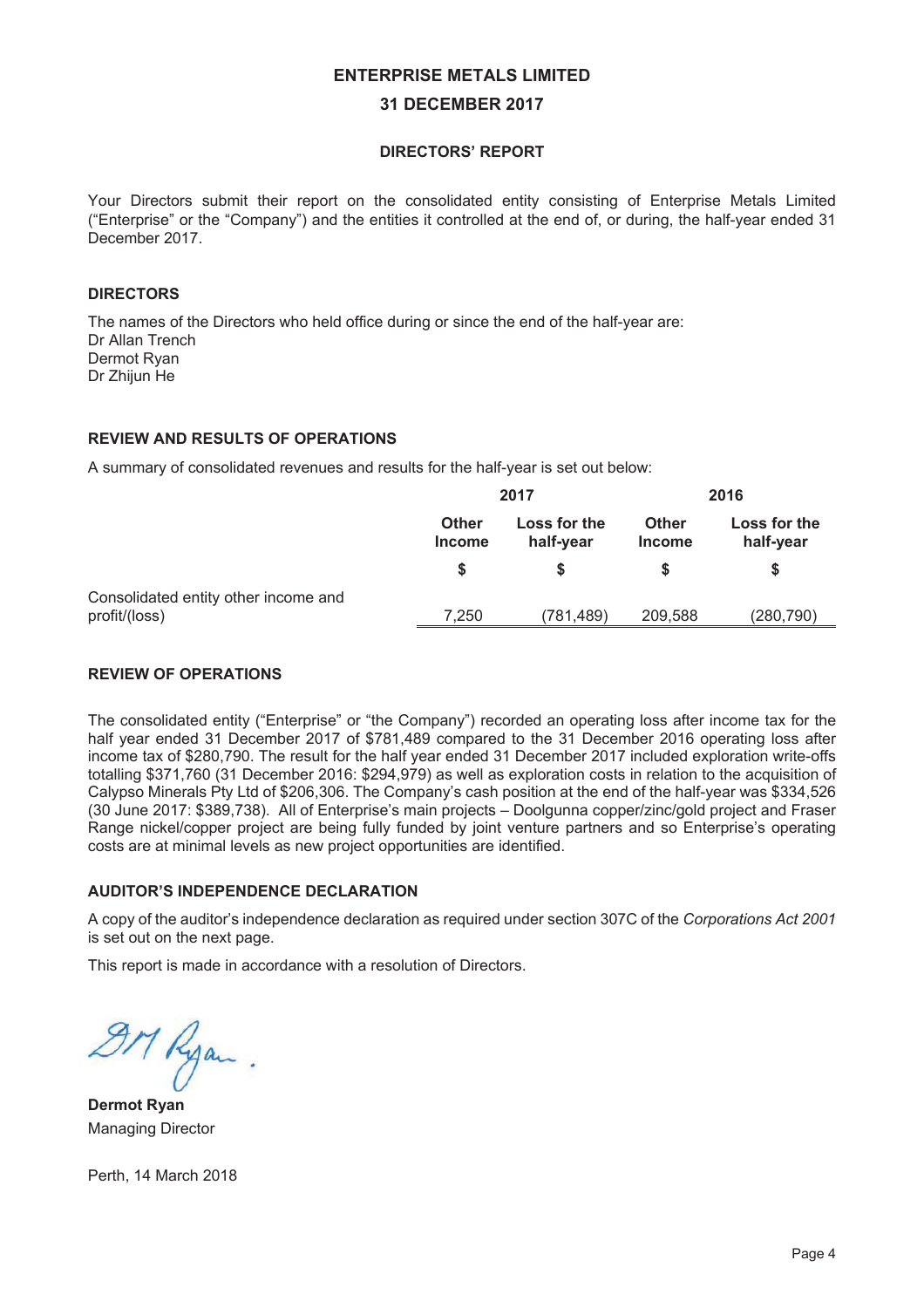

Central Park, Level 43 152-158 St Georges Terrace Perth WA 6000

Correspondence to: PO Box 7757 Cloisters Square Perth WA 6850

**T** +61 8 9480 2000 **F** +61 8 9322 7787 **E** info.wa@au.gt.com **W** www.grantthornton.com.au

## Auditor's Independence Declaration to the Directors of Enterprise Metals Limited

In accordance with the requirements of section 307C of the *Corporations Act 2001*, as lead auditor for the review of Enterprise Metals Limited for the half-year ended 31 December 2017, I declare that, to the best of my knowledge and belief, there have been:

- a No contraventions of the auditor independence requirements of the *Corporations Act 2001* in relation to the review; and
- b No contraventions of any applicable code of professional conduct in relation to the review.

Circut Thornton

GRANT THORNTON AUDIT PTY LTD Chartered Accountants

M P Hingeley Partner - Audit & Assurance

Perth, 14 March 2018

Grant Thornton Audit Pty Ltd ACN 130 913 594 a subsidiary or related entity of Grant Thornton Australia Ltd ABN 41 127 556 389

'Grant Thornton' refers to the brand under which the Grant Thornton member firms provide assurance, tax and advisory services to their clients and/or refers to one or more member firms, as the<br>context requires. Grant Thorn is a separate legal entity. Services are delivered by the member firms. GTL does not provide services to clients. GTLL and its member firms are not agents of, and do not obligate one another and<br>are not liable for one anot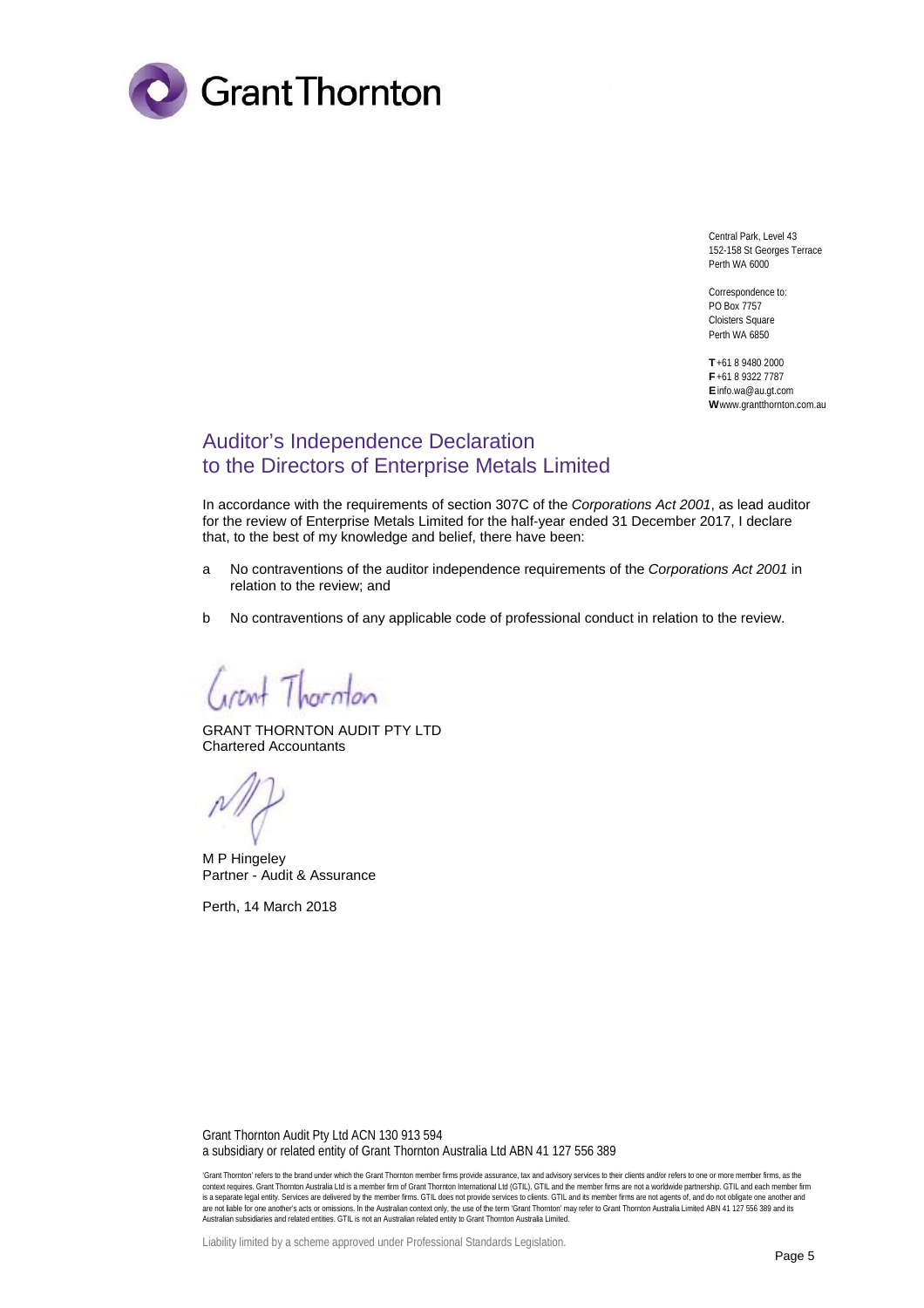#### **31 DECEMBER 2017**

#### **CONSOLIDATED STATEMENT OF PROFIT OR LOSS AND OTHER COMPREHENSIVE INCOME FOR THE HALF-YEAR ENDED 31 DECEMBER 2017**

|                                                                     | <b>Note</b> | 31 December<br>2017 | 31 December<br>2016 |
|---------------------------------------------------------------------|-------------|---------------------|---------------------|
| <b>REVENUE</b>                                                      |             | \$                  | \$                  |
| Revenue from ordinary activities                                    |             |                     |                     |
|                                                                     |             |                     |                     |
| <b>OTHER INCOME</b>                                                 |             |                     |                     |
| Interest received                                                   |             | 1,447               | 1,617               |
| Gain on sale of available-for-sale financial assets                 |             | 5,803               | 207,971             |
|                                                                     |             | 7,250               | 209,588             |
| <b>EXPENDITURE</b>                                                  |             |                     |                     |
| Accounting and audit fees                                           |             | (13,000)            | (12, 627)           |
| Share registry and listing fees                                     |             | (40, 995)           | (24, 737)           |
| Employee benefits expense                                           |             | (50, 163)           | 3,581               |
| Corporate and consulting fees                                       |             | (20, 549)           | (101, 238)          |
| Computers and software                                              |             | (7, 914)            | (13, 265)           |
| Depreciation                                                        |             | (1, 314)            | (7, 260)            |
| Insurance                                                           |             | (7,508)             | (8,012)             |
| Investor relations                                                  |             | (8, 314)            | (7, 581)            |
| Legal fees                                                          |             |                     | (240)               |
| Office rental expense                                               |             | (16, 465)           | (15, 709)           |
| Travel and accommodation                                            |             | 1,053               | (55)                |
| <b>Exploration costs</b>                                            | 3           | (206, 307)          |                     |
| Impairment of available for sale financial assets                   |             |                     |                     |
| Impairment of capitalised exploration expenses                      | 3           | (371, 760)          | (294, 979)          |
| Other expenses                                                      |             | (45, 504)           | (8, 256)            |
| (LOSS) BEFORE INCOME TAX EXPENSE                                    |             | (781, 489)          | (280, 790)          |
| Income tax expense                                                  |             |                     |                     |
| (LOSS) FOR THE HALF-YEAR                                            |             | (781, 489)          | (280, 790)          |
| <b>OTHER COMPREHENSIVE INCOME</b>                                   |             |                     |                     |
| Items that may be subsequently reclassified to profit               |             |                     |                     |
| or loss:                                                            |             |                     |                     |
| Changes in the fair value of available-for-sale financial<br>assets |             | 36,000              | 634,371             |
| Reclassification of (gains) / losses of available-for-sale          |             |                     | (207, 971)          |
| financial assets to profit or loss                                  |             |                     |                     |
| OTHER COMPREHENSIVE INCOME, NET OF TAX                              |             | 36,000              | 426,400             |
| TOTAL COMPREHENSIVE PROFIT/(LOSS) FOR                               |             |                     |                     |
| THE PERIOD ATTRIBUTABLE TO MEMBERS OF                               |             | (745, 489)          | 145,610             |
| <b>ENTERPRISE METALS LIMITED</b>                                    |             |                     |                     |
| Basic and diluted (loss) per share (cents per share)                |             | (0.23)              | (0.10)              |

*The above consolidated statement of profit or loss and other comprehensive income should be read in conjunction with the accompanying notes.*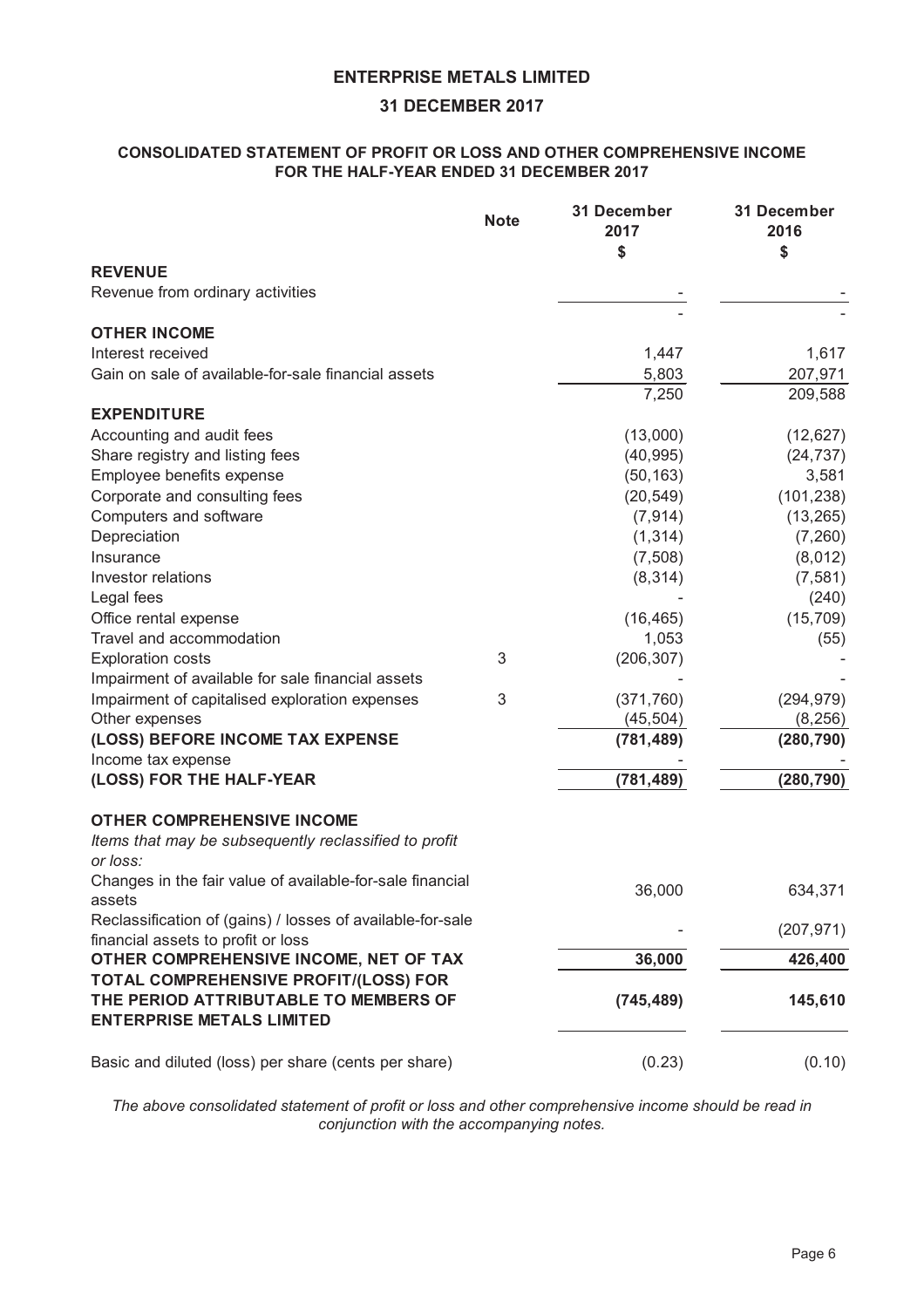#### **31 DECEMBER 2017**

#### **CONSOLIDATED STATEMENT OF FINANCIAL POSITION AS AT 31 DECEMBER 2017**

|                                     | <b>Note</b> | 31 December<br>2017<br>\$ | 30 June<br>2017<br>\$ |
|-------------------------------------|-------------|---------------------------|-----------------------|
| <b>CURRENT ASSETS</b>               |             |                           |                       |
| Cash and cash equivalents           |             | 334,526                   | 389,738               |
| Trade and other receivables         |             | 50,673                    | 24,021                |
| <b>TOTAL CURRENT ASSETS</b>         |             | 385,199                   | 413,759               |
| <b>NON-CURRENT ASSETS</b>           |             |                           |                       |
| Available-for-sale financial assets |             | 900,000                   | 864,000               |
| Plant and equipment                 |             | 1,000                     | 1,000                 |
| Intangible assets                   |             | 15                        | 1,327                 |
| Exploration and evaluation          | 3           | 6,204,798                 | 6,454,337             |
| TOTAL NON-CURRENT ASSSETS           |             | 7,105,813                 | 7,320,664             |
| <b>TOTAL ASSETS</b>                 |             | 7,491,012                 | 7,734,423             |
| <b>CURRENT LIABILITIES</b>          |             |                           |                       |
| Trade and other payables            |             | 183,037                   | 199,302               |
| <b>TOTAL CURRENT LIABILITIES</b>    |             | 183,037                   | 199,302               |
| <b>TOTAL LIABILITIES</b>            |             | 183,037                   | 199,302               |
|                                     |             |                           |                       |
| <b>NET ASSETS</b>                   |             | 7,307,975                 | 7,535,121             |
| <b>EQUITY</b>                       |             |                           |                       |
| <b>Issued capital</b>               | 4           | 30,625,080                | 30,106,736            |
| <b>Reserves</b>                     |             | 6,743,155                 | 6,707,155             |
| <b>Accumulated losses</b>           |             | (30,060,259)              | (29, 278, 770)        |
| <b>TOTAL EQUITY</b>                 |             | 7,307,975                 | 7,535,121             |

*The above consolidated statement of financial position should be read in conjunction with the accompanying notes.*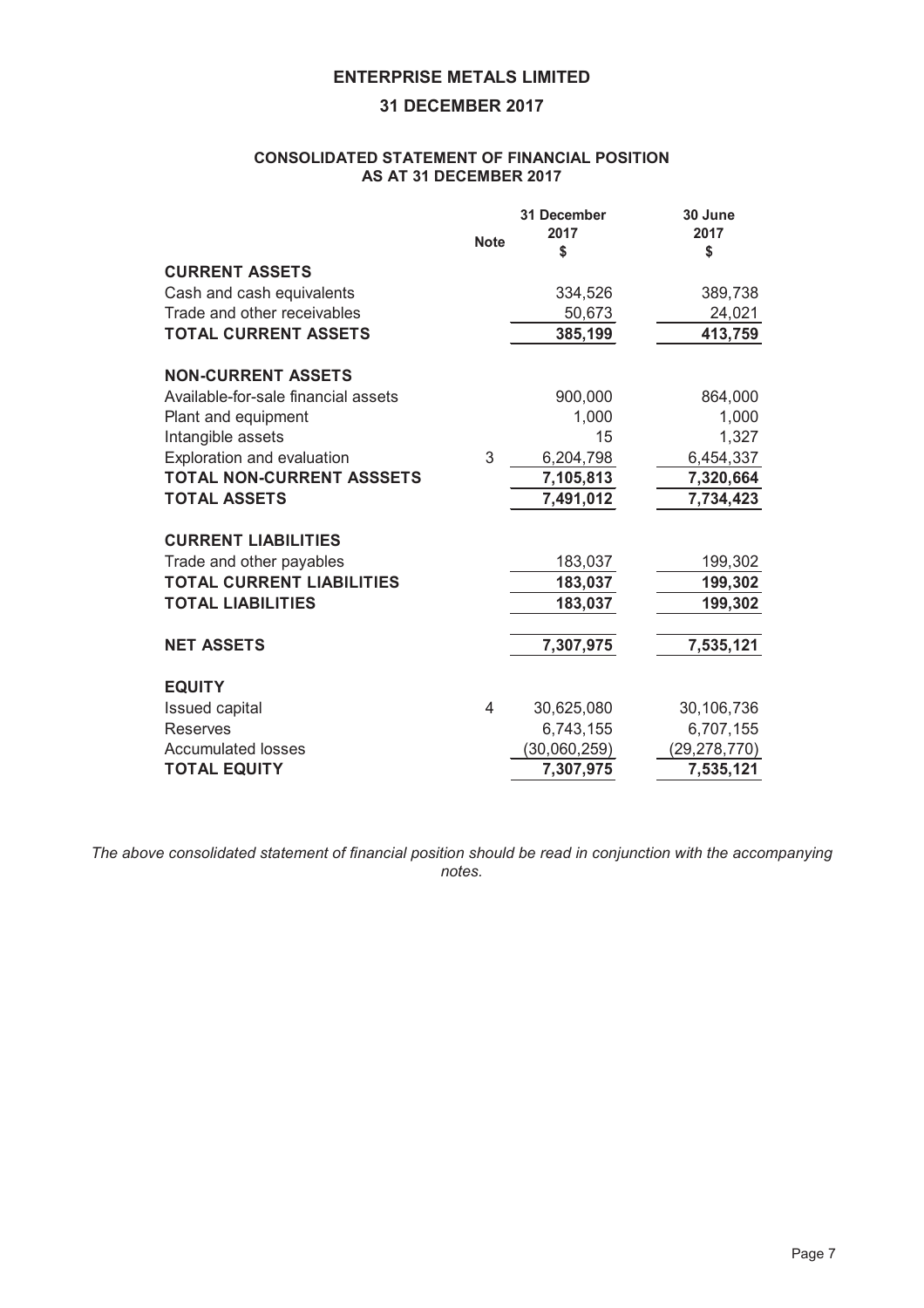#### **31 DECEMBER 2017**

#### **CONSOLIDATED STATEMENT OF CHANGES IN EQUITY FOR THE HALF-YEAR ENDED 31 DECEMBER 2017**

|                                                                                  | <b>Issued Capital</b> | <b>Options</b><br><b>Reserve</b> | Available-for-<br><b>Sale Financial</b> | <b>Accumulated</b><br><b>Losses</b> | <b>Total</b> |
|----------------------------------------------------------------------------------|-----------------------|----------------------------------|-----------------------------------------|-------------------------------------|--------------|
|                                                                                  | \$                    | \$                               | \$                                      | \$                                  | \$           |
| <b>BALANCE AT 1 JULY 2016</b>                                                    | 30,063,107            | 6,095,155                        | 661,500                                 | (28, 757, 750)                      | 8,062,012    |
| Loss for the half-year<br><b>OTHER COMPREHENSIVE</b><br><b>INCOME</b>            |                       |                                  |                                         | (280, 790)                          | (280, 790)   |
| Other comprehensive income                                                       |                       |                                  | 426,400                                 |                                     | 426,400      |
| <b>TOTAL COMPREHENSIVE</b><br><b>INCOME</b><br><b>TRANSACTIONS WITH</b>          |                       |                                  | 426,400                                 | (280, 790)                          | 145,610      |
| <b>OWNERS IN THEIR</b><br><b>CAPACITY AS OWNERS:</b><br>Shares issued during the |                       |                                  |                                         |                                     |              |
| period                                                                           | 43,629                |                                  |                                         |                                     | 43,629       |
| <b>BALANCE AT 31</b><br><b>DECEMBER 2016</b>                                     | 30,106,736            | 6,095,155                        | 1,087,900                               | (29, 038, 540)                      | 8,251,251    |
| <b>BALANCE AT 1 JULY 2017</b>                                                    | 30,106,736            | 6,095,155                        | 612,000                                 | (29, 278, 770)                      | 7,535,121    |
| Loss for the half-year<br><b>OTHER COMPREHENSIVE</b><br><b>INCOME</b>            |                       |                                  |                                         | (781, 489)                          | (781, 489)   |
| Other comprehensive income                                                       |                       |                                  | 36,000                                  |                                     | 36,000       |
| <b>TOTAL COMPREHENSIVE</b><br><b>INCOME</b>                                      |                       |                                  | 36,000                                  | (781, 489)                          | (745, 489)   |
| <b>TRANSACTIONS WITH</b><br><b>OWNERS IN THEIR</b><br><b>CAPACITY AS OWNERS:</b> |                       |                                  |                                         |                                     |              |
| Shares issued during the<br>period                                               | 518,344               |                                  |                                         |                                     | 518,344      |
| <b>BALANCE AT 31</b><br><b>DECEMBER 2017</b>                                     | 30,625,080            | 6,095,155                        | 648,000                                 | (30,060,259)                        | 7,307,975    |

*The above consolidated statement of changes in equity should be read in conjunction with the accompanying notes.*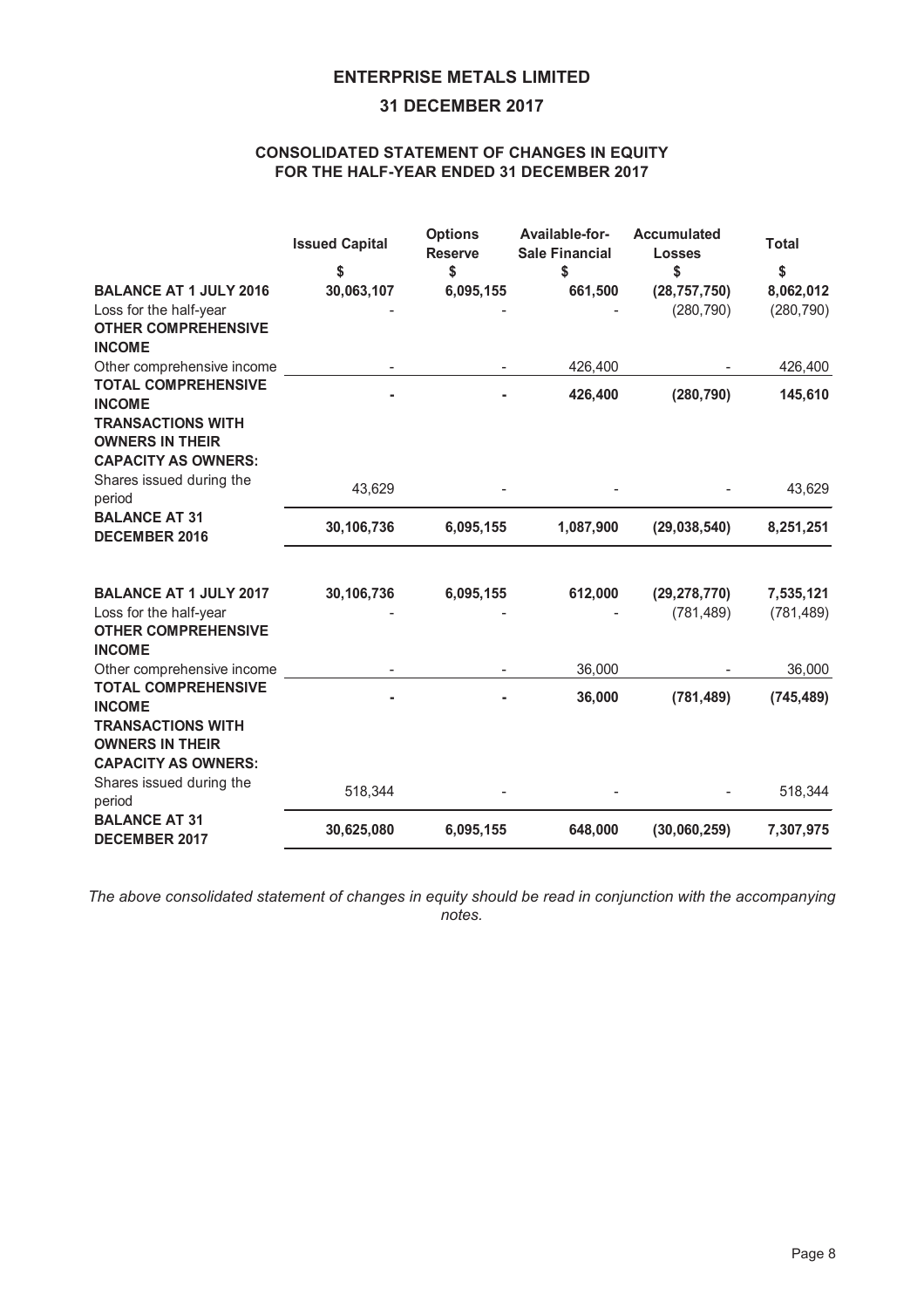#### **31 DECEMBER 2017**

#### **CONSOLIDATED STATEMENT OF CASH FLOWS FOR THE HALF-YEAR ENDED 31 DECEMBER 2017**

|                                                          | <b>Half Year</b>    |                     |  |
|----------------------------------------------------------|---------------------|---------------------|--|
|                                                          | 31 December<br>2017 | 31 December<br>2016 |  |
|                                                          | \$                  | \$                  |  |
| <b>CASH FLOWS FROM OPERATING ACTIVITIES</b>              |                     |                     |  |
| Interest received                                        | 1,447               | 1,617               |  |
| Other income                                             |                     |                     |  |
| Payments to suppliers and employees                      | (177, 659)          | (192,060)           |  |
| Net cash used in operating activities                    | (176, 212)          | (190, 443)          |  |
| <b>CASH FLOWS FROM INVESTING ACTIVITIES</b>              |                     |                     |  |
| Payments for exploration and evaluation expenditure      | (207,000)           | (153, 946)          |  |
| Proceeds from sale of finanical assets                   |                     | 356,839             |  |
| Net cash provided by / (used in) investing activities    | (207, 000)          | 202,893             |  |
| <b>CASH FLOWS FROM FINANCING ACTIVITIES</b>              |                     |                     |  |
| Proceeds from issue of ordinary shares                   | 328,000             |                     |  |
| Payments of share issue transaction costs                |                     |                     |  |
| Net cash provided by financing activities                | 328,000             |                     |  |
| Net increase / (decrease) in cash and cash equivalents   | (55, 212)           | 12,450              |  |
| Cash and cash equivalents at the beginning of the period | 389,738             | 281,121             |  |
| CASH AND CASH EQUIVALENTS AT THE END OF THE PERIOD       | 334,526             | 293,571             |  |

*The above consolidated statement of cash flows should be read in conjunction with the accompanying notes.*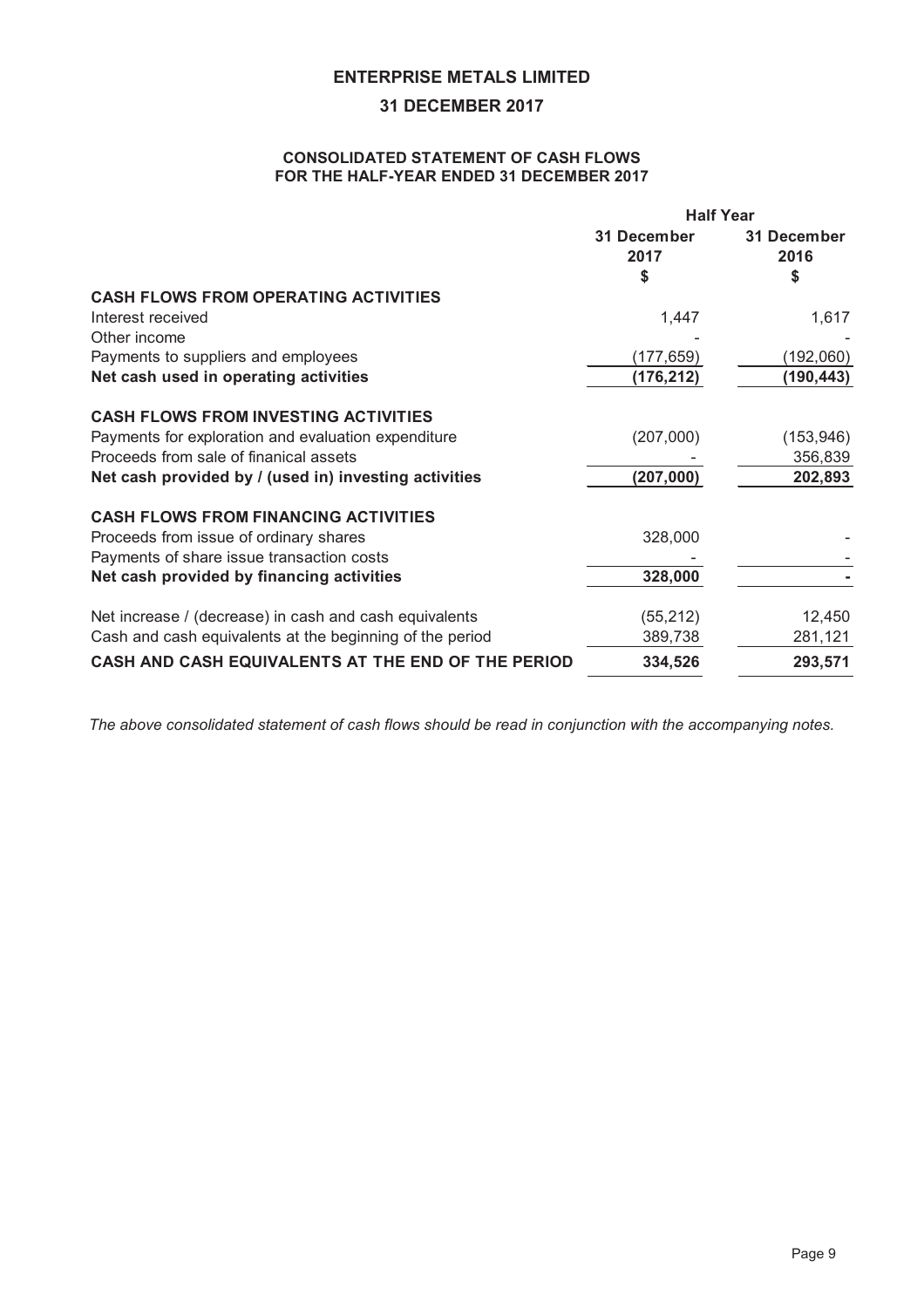#### **31 DECEMBER 2017**

#### **NOTES TO THE CONSOLIDATED FINANCIAL STATEMENTS**

#### **NOTE 1: BASIS OF PREPARATION OF THE HALF-YEAR FINANCIAL REPORT**

This consolidated interim financial report for the half-year reporting period ended 31 December 2017 has been prepared in accordance with Accounting Standard AASB 134 Interim Financial Reporting and the Corporations Act 2001.

This consolidated interim financial report does not include all the notes of the type normally included in an annual financial report. Accordingly, this report is to be read in conjunction with the annual report for the year ended 30 June 2017 and any public announcements made by Enterprise Metals Limited during the interim reporting period in accordance with the continuous disclosure requirements of the Corporations Act 2001.

The accounting policies adopted are consistent with those of the previous financial year and corresponding interim reporting period.

#### **Going Concern**

The financial statements have been prepared on a going concern basis which the Directors believe to be appropriate. The Directors are confident that the Group will be able to maintain sufficient levels of working capital to continue as a going concern and continue to pay its debts as and when they fall due.

For the period ended 31 December 2017, the Group incurred a loss before tax of \$781,489 (31 December 2016: loss of \$280,790) including a non-cash impairment charge relating to exploration expenditure of \$371,760 (31 December 2016: \$294,979). For the half year ended 31 December 2017, the Group incurred net operating cash outflows of \$176,212 (31 December 2016: outflow of \$190,443)

The financial report has been prepared on the going concern basis, which contemplates continuity of normal business activities and realisation of assets and settlement of liabilities in the ordinary course of business.

The going concern of the Group is dependent upon it maintaining sufficient funds for its operations and commitments. The Directors continue to be focused on meeting the Group's business objectives and is mindful of the funding requirements to meet these objectives. The Directors consider the basis of going concern to be appropriate for the following reasons:

- The current cash of the Group relative to its fixed and discretionary commitments;
- The underlying prospects for the Group to raise funds from the capital markets; and
- The groups ability to sell Investments worth \$900,000 at 31 December 2017.

Accordingly, the Directors believe that subject to prevailing equity market conditions, the Group will obtain sufficient funding to enable it to continue as a going concern and that it is appropriate to adopt that basis of accounting in the preparation of the financial report.

Should the Group be unable to undertake the initiatives disclosed above, there is a material uncertainty which may cast significant doubt as to whether or not the Group will be able to continue as a going concern and whether it will realise its assets and extinguish its liabilities in the normal course of business and at the amounts stated in the financial statements.

The financial statements do not include any adjustments relating to the recoverability and classification of recorded asset amounts nor to the amounts and classification of liabilities that might be necessary should the Group not continue as a going concern.

#### **Estimates**

When preparing the interim financial statements, management undertakes a number of judgements, estimates and assumptions about recognition and measurement of assets, liabilities, income and expenses. The actual results may differ from the judgements, estimates and assumptions made by management, and will seldom equal the estimated results.

The judgements, estimates and assumptions applied in the interim financial statements, including the key sources of estimation uncertainty were the same as those applied in the Group's last annual financial statements for the year ended 30 June 2017. The only exception is the estimate of the provision for income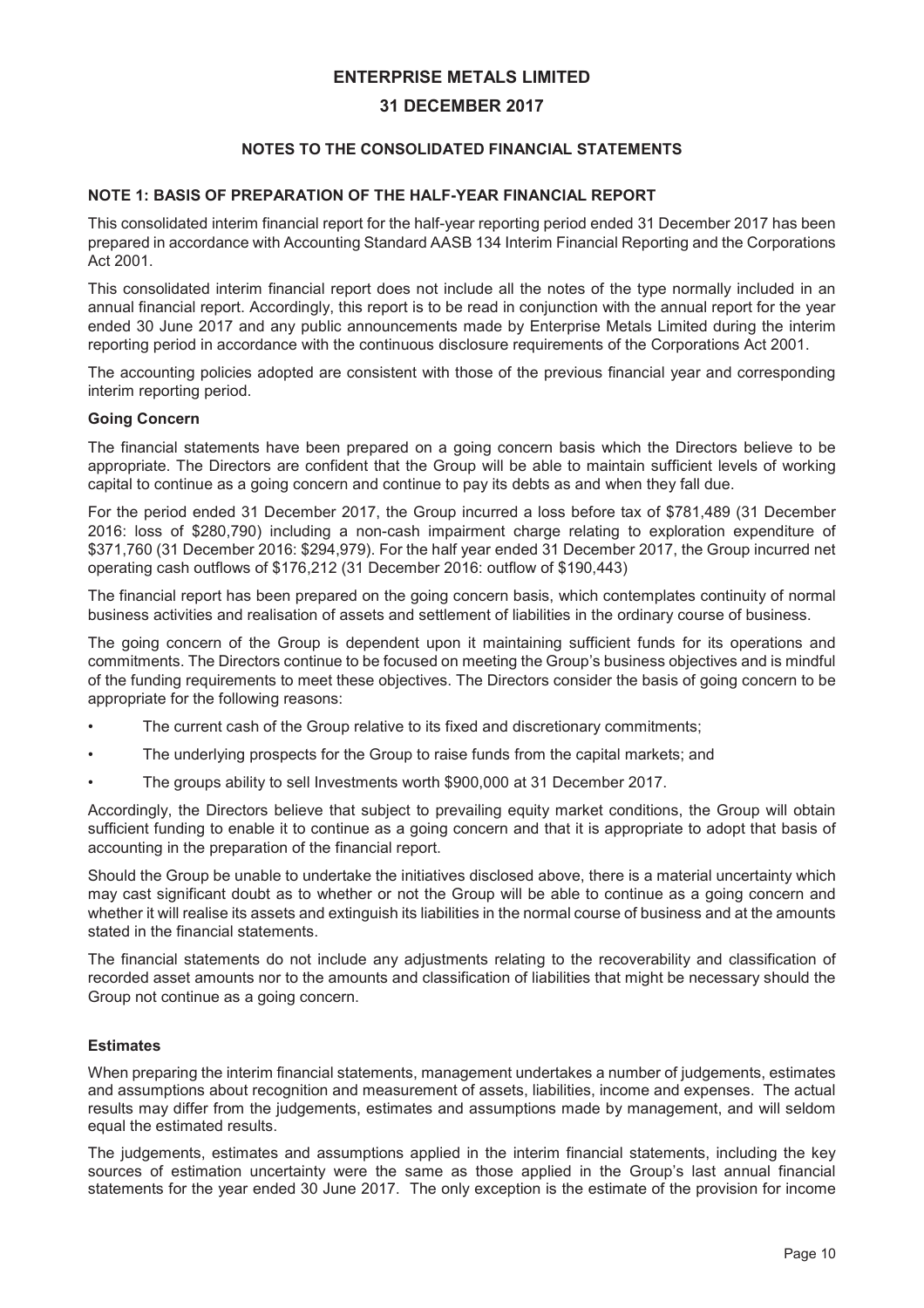#### **31 DECEMBER 2017**

taxes which is determined in the interim financial statements using the estimated average annual effective income tax rate applied to the pre-tax income of the interim period.

#### **Comparatives**

When required by Accounting Standards, comparative figures have been adjusted to conform to changes in presentation for the current financial period.

#### **Accounting Policies**

The accounting policies and methods of computation adopted in the preparation of the half year financial report are consistent with those adopted and disclosed in the Company's annual financial report for the financial year ended 30 June 2017. These accounting policies are consistent with Australian Accounting Standards and with International Financial Reporting Standards. The Company has adopted all of the new and revised Standards and Interpretations issued by the Australian Accounting Standards Board (the AASB) that are relevant to their operations and effective for the current half year. The Group has considered the implications of new amended Accounting Standards but determined that their application to the financial statements is either not relevant or not material.

#### **NOTE 2: SEGMENT INFORMATION**

The Directors have considered the requirements of AASB 8 – Operating Segments and the internal reports that are reviewed by the chief operating decision maker (the Board) in allocating resources and have concluded that at this time there are no separately identifiable segments.

The Group remains focused on mineral exploration over areas of interest solely in Western Australia.

#### **NOTE 3: EXPLORATION AND EVALUATION**

|                                     | 31 December | 30 June    |
|-------------------------------------|-------------|------------|
|                                     | 2017        | 2017       |
|                                     | S           |            |
| <b>Opening balance</b>              | 6,454,337   | 6,538,856  |
| Exploration expenditure capitalised | 328,528     | 93,049     |
| <b>Exploration costs</b>            | (206, 307)  |            |
| Impairment expense                  | (371,760)   | (177, 568) |
| <b>Balance at end of year</b>       | 6,204,798   | 6,454,337  |

The Directors' assessment of the carrying amount for the Company's exploration properties was after consideration of prevailing market conditions; previous expenditure for exploration work carried out on the tenements; and the potential for mineralisation based on the Company's and independent geological reports.

The ultimate value of these assets is dependent upon recoupment by commercial development or the sale of the whole or part of the Company's interests in these exploration properties for an amount at least equal to the carrying value.

There may exist on the Company's exploration properties, areas subject to claim under Native Title or containing sacred sites or sites of significance to Aboriginal people. As a result, the Company's exploration properties or areas within the tenements may be subject to exploration and mining restrictions. During the current period an impairment of \$371,760 (31 December 2016: \$294,979) was recognised due to the surrender of tenements and revaluation of carrying values.

Exploration costs pertaining to exploration activities that have been expensed, including acquisition costs incurred in the purchase of the Calypso Minerals Pty Ltd as documented in Note 5. These amounts are expensed given that, when incurred, the rights to tenure of the related area of interest has yet to be granted and remains in application phase.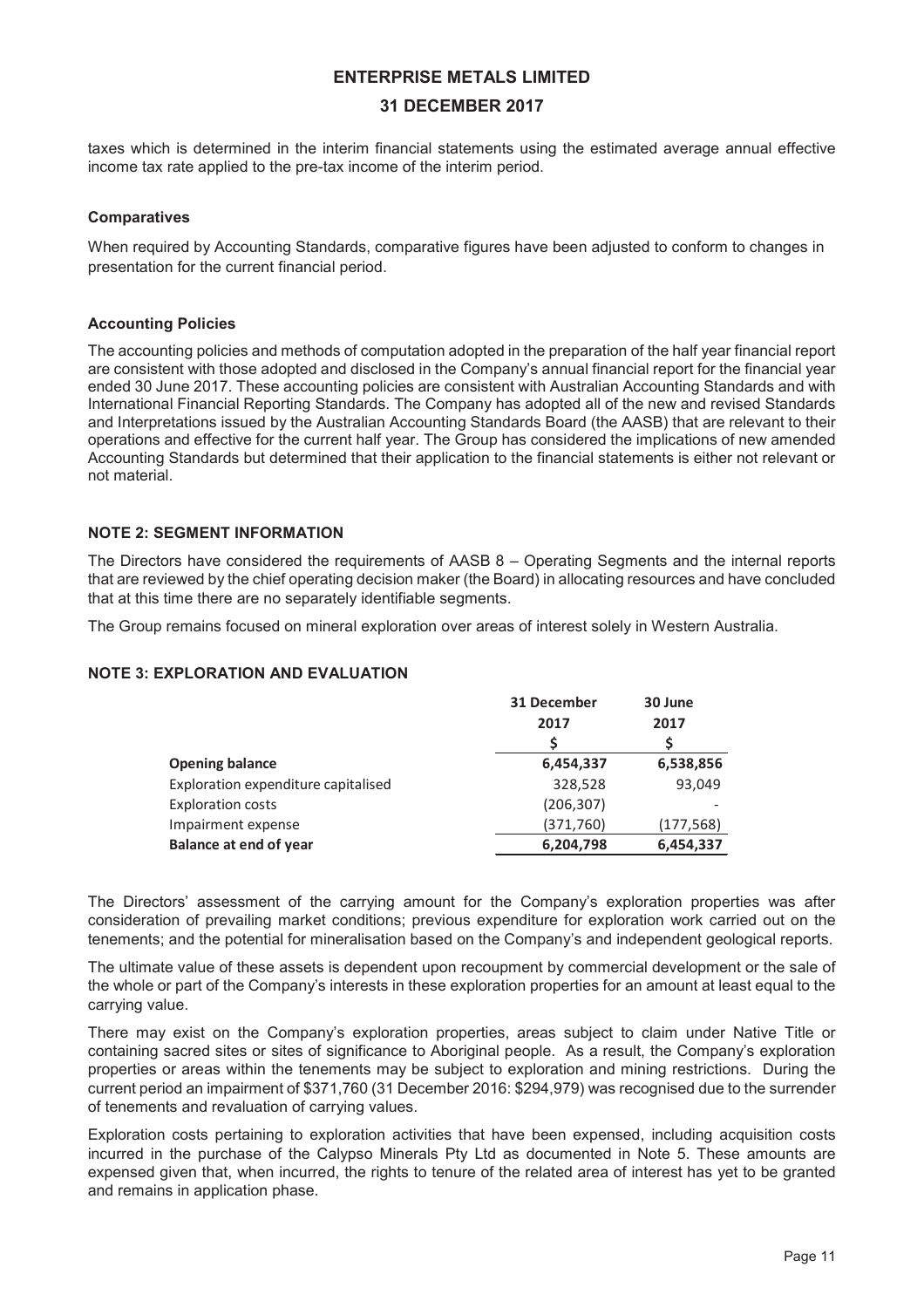#### **31 DECEMBER 2017**

#### **NOTE 4: ISSUED CAPITAL**

| 31 December<br>2017 | 30 June<br>2017 | 31 December<br>2017 | 30 June<br>2017 |
|---------------------|-----------------|---------------------|-----------------|
| No. shares          | No. shares      |                     | S               |
| 318,769,728         | 318,769,728     | 30,106,736          | 30,106,736      |
| 4,351,610           |                 | 100,000             |                 |
| 3,000,000           |                 | 60,000              |                 |
| 6,000,000           |                 | 120,000             |                 |
| 3,890,385           |                 | 84,810              |                 |
| 19,640,712          |                 | 328,000             |                 |
|                     |                 | (174, 467)          |                 |
| 355,652,435         | 318,769,728     | 30,625,079          | 30,106,736      |
|                     |                 |                     |                 |

#### **NOTE 5: ACQUISITION OF SUBSIDIARY**

During October 2017, the Company completed the acquisition of 100% of the issued share capital of Calypso Minerals Pty Ltd which holds the exploration licence applications for the Murchison Project. The consideration for the acquisition was \$50,000 in cash and 6,000,000 shares in Enterprise.

 $\ddot{\sigma}$ 

The assets and liabilities recognised as a result of the acquisition were as follows:

|                                  | ັ        |
|----------------------------------|----------|
| Tenement costs                   | 44,462   |
| Payables                         | (50,000) |
| Net identifiable assets acquired | (5,538)  |
| Add: Exploration asset           | 175,538  |
| Net assets acquired              | 170,000  |
| Total consideration paid         | 170,000  |

The acquisition has been accounted for as an acquisition of an asset on the basis that it does not constitute a business as defined by AASB 3 Business Combinations. All acquisition costs have been expensed for the period given that, when incurred, the rights to tenure of the related area of interest has yet to be granted and remains in application phase.

#### **NOTE 6: CONTINGENCIES**

The Company has no contingencies in place at the reporting date.

#### **NOTE 7: RELATED PARTY TRANSACTIONS**

On 7 December 2017 Enterprise Metals Limited issued 988,364 fully paid ordinary shares to Director Dr Trench and 1,896,188 fully paid ordinary shares to Dr He in lieu of outstanding Directors' fees, as approved by shareholders at the 2017 Annual General Meeting.

#### **NOTE 8: SUBSEQUENT EVENTS**

No other matter or circumstance has arisen since 31 December 2017, which has significantly affected, or may significantly affect the operations of the Group, the result of those operations, or the state of affairs of the Group in subsequent financial years.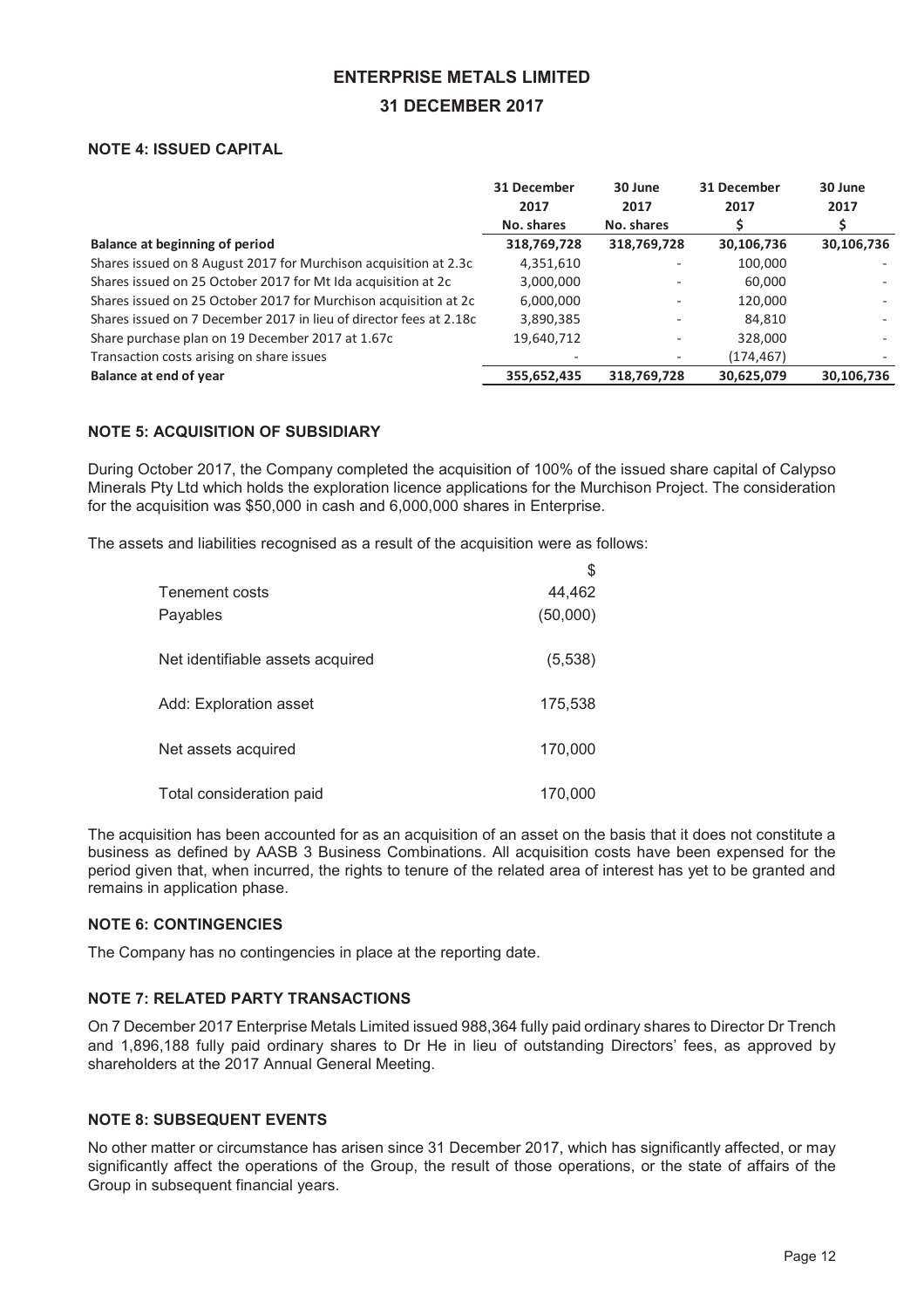# **ENTERPRISE METALS LIMITED 31 DECEMBER 2017**

#### **NOTE 9: FAIR VALUE**

#### **Fair value hierarchy**

AASB 13 requires disclosure of fair value measurements by level of the fair value hierarchy, as follows:

- Level 1: quoted prices (unadjusted) in active markets for identical assets or liabilities;
- Level 2: inputs other than quoted prices included within Level 1 that are observable for the asset or liability, either directly (ie as prices) or indirectly (ie derived from prices); and
- Level 3: inputs for the asset or liability that is not based on observable market data (unobservable inputs).

The Group's financial assets are measured using level 1 inputs and are recognised at fair value based on listed market prices for the shares held at 31 December 2017. There has been no change to this methodology (apart from changes in quote prices at balance dates) from 30 June 2017.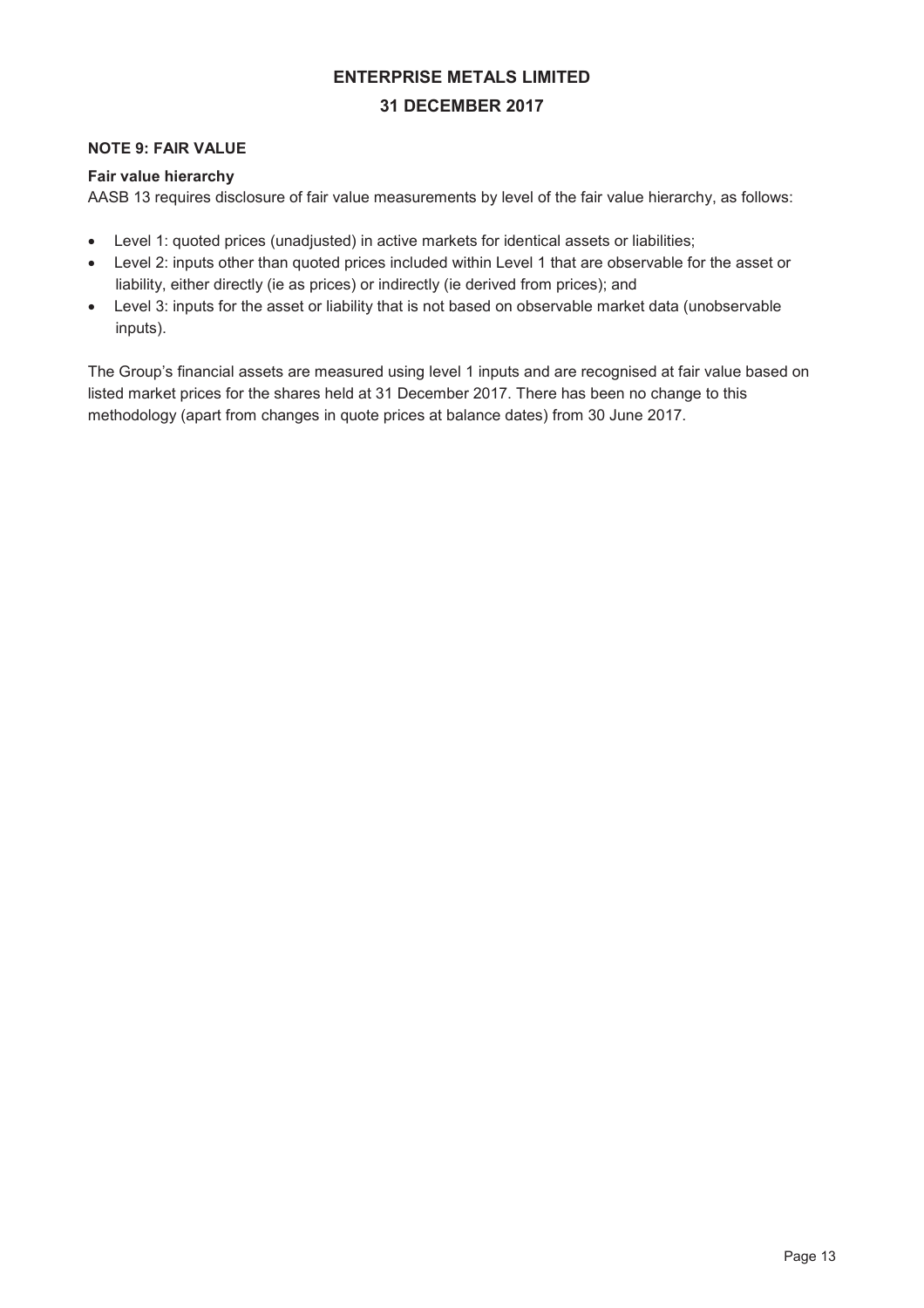#### **31 DECEMBER 2017**

#### DIRECTORS' DECLARATION

In the Directors' opinion:

- 1. the financial statements and notes set out on pages 6 to 13 are in accordance with the Corporations Act 2001, including:
	- (a) complying with AASB 134: Interim Financial Reporting, the Corporations Regulations 2001 and other mandatory professional reporting requirements; and
	- $(b)$  giving a true and fair view of the consolidated entity's financial position as at 31 December 2017 and of its performance for the half-year ended on that date; and
- 2. there are reasonable grounds to believe that Enterprise Metals Limited will be able to pay its debts as and when they become due and payable.

This declaration is made in accordance with a resolution of the Directors.

7 Ryan

**Dermot Ryan** Managing Director

Perth, 14 March 2018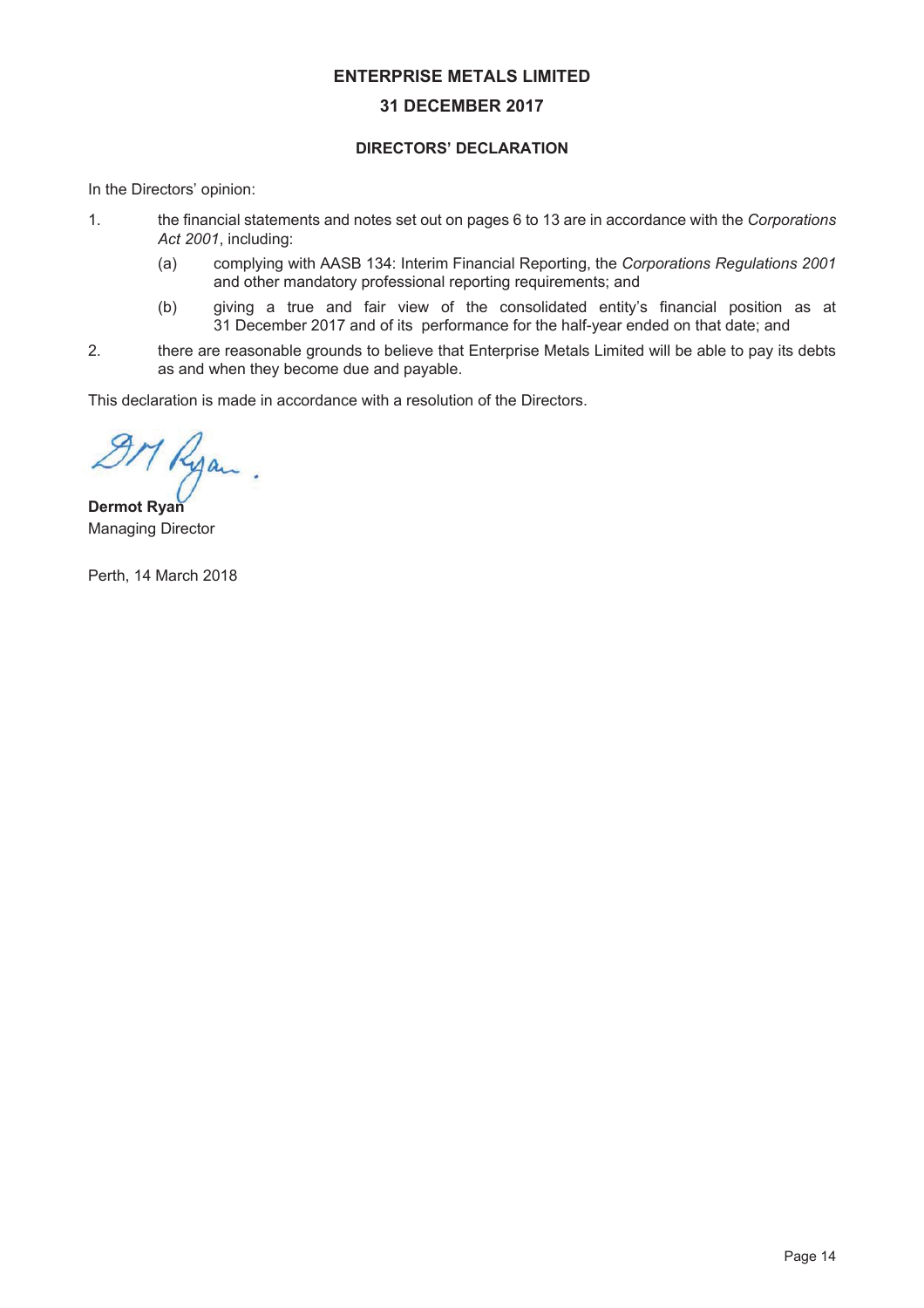

Central Park, Level 43 152-158 St Georges Terrace Perth WA 6000

Correspondence to: PO Box 7757 Cloisters Square Perth WA 6850

**T** +61 8 9480 2000 **F** +61 8 9322 7787 **E** info.wa@au.gt.com **W** www.grantthornton.com.au

### Independent Auditor's Review Report to the Members of Enterprise Metals Limited

#### Report on the Half Year Financial Report

#### **Conclusion**

We have reviewed the accompanying half year financial report of Enterprise Metals Limited (the Company), which comprises the consolidated statement of financial position as at 31 December 2017, and the consolidated statement of profit or loss and other comprehensive income, consolidated statement of changes in equity and consolidated statement of cash flows for the half year ended on that date, a description of accounting policies, other selected explanatory notes, and the directors' declaration.

Based on our review, which is not an audit, nothing has come to our attention that causes us to believe that the half year financial report of Enterprise Metals Limited does not give a true and fair view of the financial position of the Company as at 31 December 2017, and of its financial performance and its cash flows for the half year ended on that date, in accordance with the *Corporations Act 2001*, including complying with Accounting Standard AASB 134 *Interim Financial reporting*.

#### **Directors' Responsibility for the Half Year Financial Report**

The Directors of the Company are responsible for the preparation of the half year financial report that gives a true and fair view in accordance with Australian Accounting Standards and the *Corporations Act 2001* and for such internal control as the directors determine is necessary to enable the preparation of the half-year financial report that gives a true and fair view and is free from material misstatement, whether due to fraud or error.

#### **Auditor's Responsibility**

Our responsibility is to express a conclusion on the half year financial report based on our review. We conducted our review in accordance with Auditing Standard on Review Engagements ASRE 2410 *Review of a Financial Report Performed by the Independent Auditor of the Entity*, in order to state whether, on the basis of the procedures described, we have become aware of any matter that makes us believe that the half year financial report is not in accordance with the *Corporations Act 2001* including giving a true and fair view of the Company's financial position as at 31 December 2017 and its performance for the half year ended on that date, and complying with Accounting Standard AASB 134 *Interim Financial Reporting* and the *Corporations Regulations 2001*. As the auditor of Enterprise Metals Limited, ASRE 2410 requires that we comply with the ethical requirements relevant to the audit of the annual financial report.

Grant Thornton Audit Pty Ltd ACN 130 913 594 a subsidiary or related entity of Grant Thornton Australia Ltd ABN 41 127 556 389

'Grant Thornton' refers to the brand under which the Grant Thornton member firms provide assurance, tax and advisory services to their clients and/or refers to one or more member firms, as the<br>context requires. Grant Thorn is a separate legal entity. Services are delivered by the member firms. GTIL does not provide services to clients. GTIL and its member firms are not agents of, and do not obligate one another and<br>are not liable for one ano Australian subsidiaries and related entities. GTIL is not an Australian related entity to Grant Thornton Australia Limited.